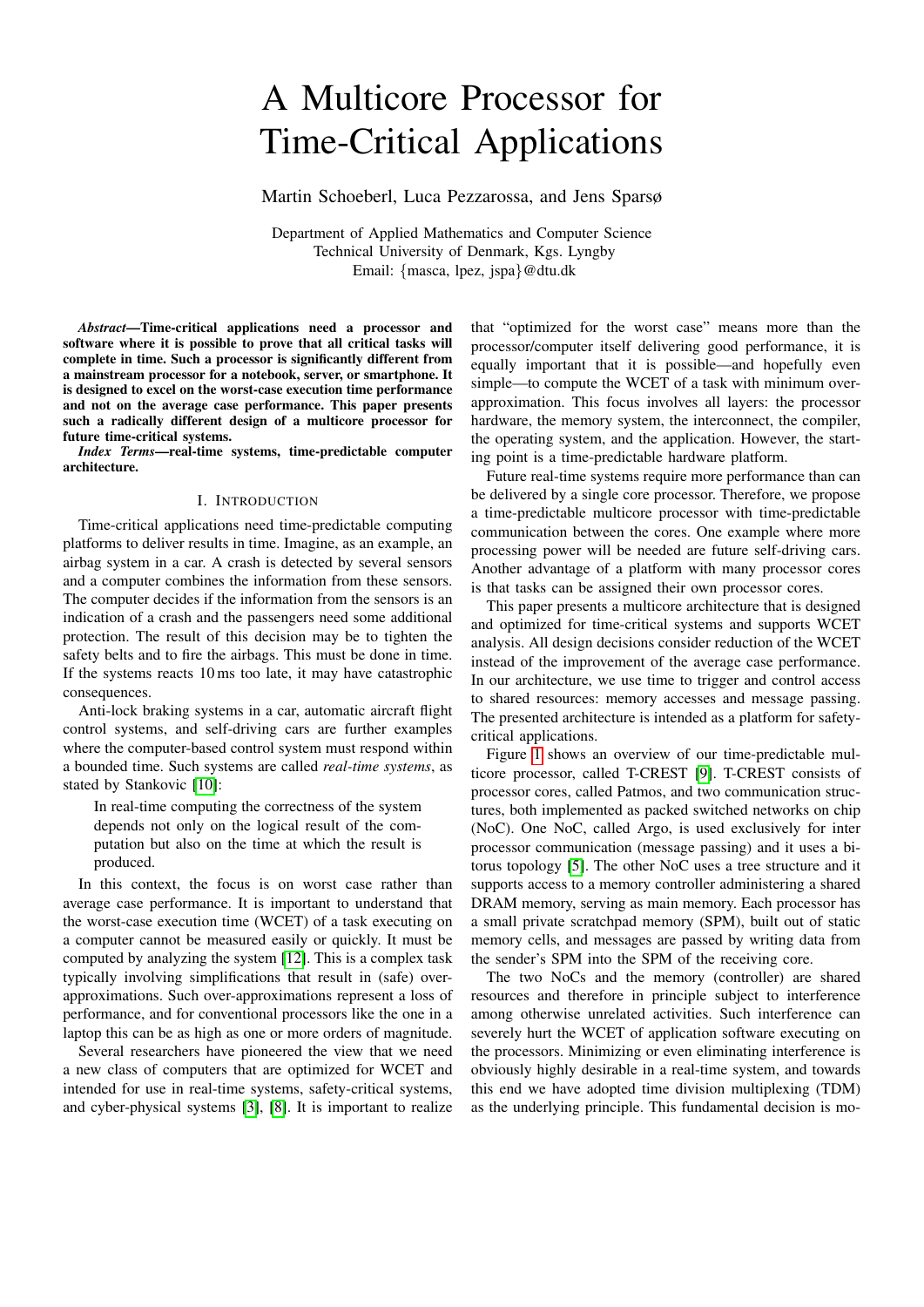

<span id="page-1-0"></span>Fig. 1. The T-CREST multicore architecture with several processor cores connected to two NoCs: one for core-to-core message passing and one for access to the shared, external memory

tivated and discussed in more detail in the following section.

Our design is in line with the PRET architecture [\[3\]](#page-6-2), where Edwards and Lee state: "It is time for a new era of processors whose temporal behavior is as easily controlled as their logical function." Similarly, the Kalray MPPA-256 processor [\[2\]](#page-6-6) contains 256 processing cores where the cores are designed to be an easy target for WCET analysis. The processing cores are organized in 16 clusters, where the clusters are connected by a NoC that is designed to guarantee bandwidth and latency of messages.

The IDMAC platform [\[11\]](#page-6-7) uses a similar clustered topology. It is intended for mixed criticality systems. Its NoC is designed to support isolation and aiming to optimize latency and bandwidth it includes a run-time mechanism that adopts to varying and bursty traffic.

The CoMPSoC platform [\[4\]](#page-6-8) removes all application interferences by resource reservation. CoMPSoC combines the AEthereal style NoC with customized processor cores from Silicon Hive and a composable memory controller. In contrast to the T-CREST platform, no caches are supported and all code needs to fit into on-chip memory. Our NoC architecture was inspired by the family of AEthereal NoCs, where the packets follow a static, time-driven schedule.

The Reduced Complexity Many-Core architecture [\[7\]](#page-6-9) proposes to avoid shared memory at all and to support timing analysis by using a fine-grain message passing NoC. We agree on this approach to prefer the Argo message passing NoC over shared memory communication, but also allow shared external memory for larger code and larger data structures.

## II. TIME DIVISION MULTIPLEXING

Using time as an arbitration mechanism is a well-known scheme and is known as TDM or as time-triggered architecture [\[6\]](#page-6-10). The main benefit is that arbitration decisions are



<span id="page-1-1"></span>Fig. 2. An example TDM schedule with a period of 3 slots.

calculated offline, and captured in a static schedule: time is divided into slots. Each slot represents a point in time where exactly one client can access the resource. The mapping of clients to time slots is prescribed by that static schedule.

In the Argo message passing NoC the resources are the individual links that connect routers, and it is possible and desirable to compute a global schedule that allow a packet that need to traverse a sequence of links to traverse these in pipelined manner. Figure [2](#page-1-1) shows an example schedule for processor  $P_0$  in a small system with four processors  $P_0$ ,  $P_1$ , *P*2, *P*3. The period of the schedule is 3 slots and each slot is 3 clock cycles. In the first slot  $P_0$  sends a packet (M02) to  $P_2$ and in the second slot it sends a packet (M01) to *P*1. The third slot is not used by  $P_0$ . After the TDM schedule is finished a new one starts with another packet to *P*2.

The use of such static schedules has two main advantages: (1) it is time predictable, as the timing and the time to wait for an access slot can be bounded offline and (2) the hardware for enforcing the static schedule is simple and scales well. When all clients share a common notion of time, it is possible to distribute the schedule and make local arbitration decisions (from which the global and pre-computed schedule will emerge).

Individual messages fit exactly into a TDM slot. Therefore, there is no need to preempt any message. When a message is sent within its slot it moves through the NoC without any blocking or preemption till the destination. If flow control between tasks is needed, it is performed in software.

One known downside of TDM based arbitration is that this scheme is not what is called "work conserving": if a client has reserved a slot but does not use the resource, then the resource is not offered to other clients that could use it. It is our experience that some consider this as "waste of resources". When focus is on WCET we consider this view a fallacy, as meeting deadlines is all that matters.

The alternative is to implement mechanisms that make arbitration decisions on the fly during runtime. This is the approach taken by most designers, but it incurs a considerable hardware cost. In a NoC, run-time arbitration brings with it a need to buffer temporarily stalled data and the hardware implementation of most NoCs is dominated by buffers possibly several per router port if virtual circuits are used. On top of this comes the arbitration circuitry itself, flow control among buffers, and in some designs, large crossbars that switch among individual virtual circuits in each router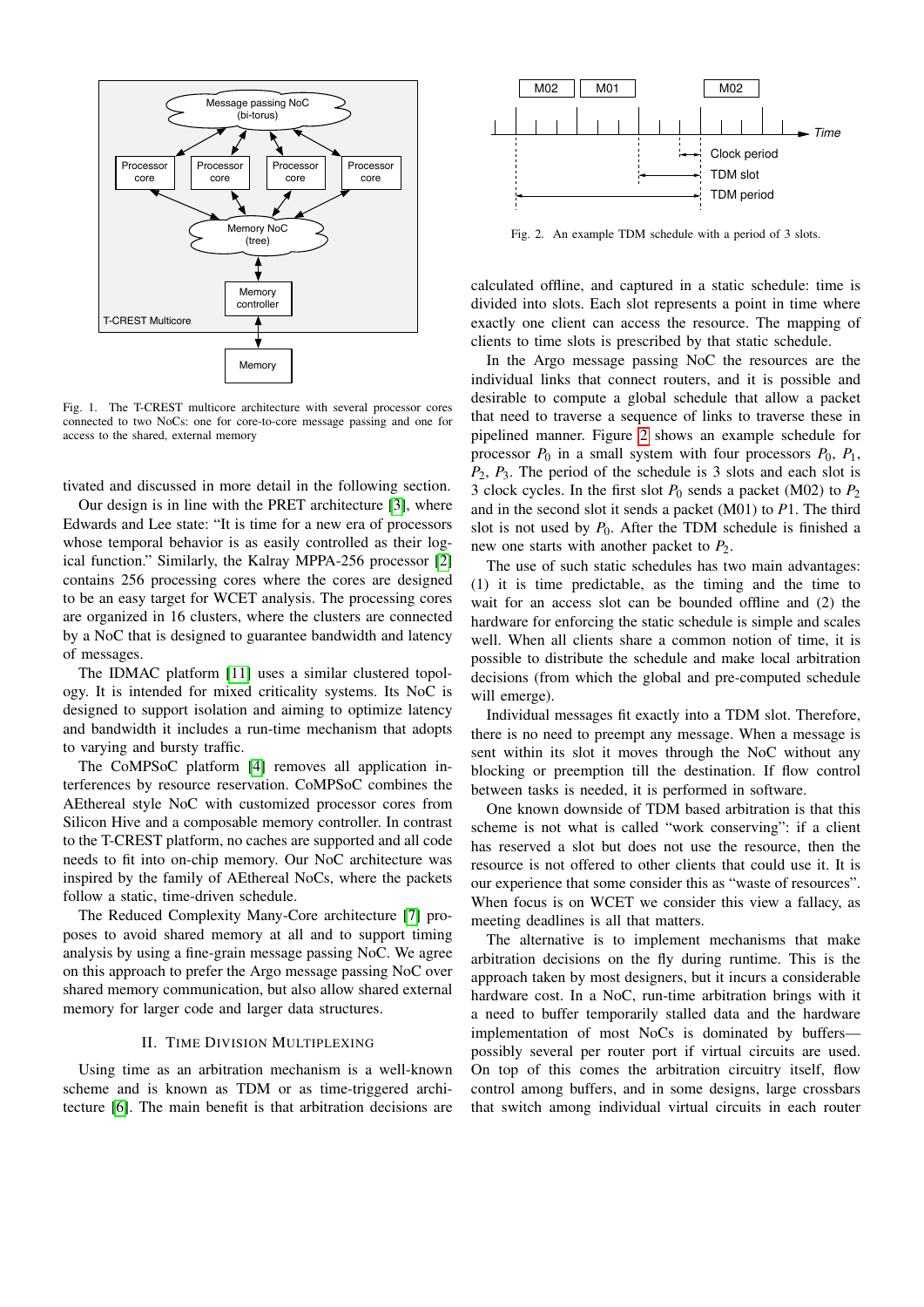port.

In contrast to this, a router for a TDM-based NoC is merely a pipelined X-Y switch, and the area of a TDM router is typically a small fraction of that of a typical router for a work conserving NoC. This means that for the same hardware cost, a TDM NoC can provide substantially higher bandwidth. This invalidates or at least makes doubtful the objections against TDM networks for not being work conserving.

In conclusion, the use of time division multiplexing is not only a means to achieve time predictability and guarantee WCET, it is also a choice that results in efficient hardware implementations. TDM is a recurrent theme in our architecture and we use it at several levels:

- at the Argo message passing NoC,
- in the NI for the Argo message passing NoC,
- at the memory NoC,
- and for DRAM refresh.

# III. THE PATMOS PROCESSOR

Patmos, the processing core of the multicore processor, was designed to be time-predictable. All features are optimized primarily to reduce the WCET bound. We added only features where WCET analysis is possible. Patmos contains a dual-issue in-order pipeline. The compiler statically schedules multiple instructions that can execute in parallel. The pipeline is organized so that there are no timing dependencies between instructions. For example, all cache misses happen in the same pipeline stage (the memory stage). This independency of instruction timings simplifies low-level WCET analysis and furthermore is a guarantee that there are no timing anomalies.

Patmos contains specialized caches for instructions and data:  $(1)$  the method cache  $(M\$ ) and  $(2)$  the stack cache (S\$). The method cache stores whole methods (or functions in C). This feature simplifies cache analysis, as cache misses can only happen on function call or function return. All instruction fetches within a function are guaranteed cache hits. The compiler is responsible for splitting large functions into smaller ones, if needed. The stack cache is responsible for caching stack allocated data. Addresses of stack allocated data are relatively easy to deal with in the WCET analysis. Therefore, we provide an extra cache for stack allocated data, the stack cache. The compiler emits instructions on function entry and function return to ensure that the stack cache is valid. That means that all stack access instructions within a function are guaranteed cache hits. The data cache (D\$) caches static and heap allocated data. For program-managed code and data, Patmos supports instruction and data SPMs. The data SPM is also used as memory for the Argo message passing NoC. Figure [3\(](#page-3-0)a) shows Patmos with its caches and the SPM and the connection to the Argo message passing NoC.

Another feature of Patmos is its support of the singlepath code paradigm. With single-path code, all data dependent control flow decisions are transformed to a single execution path and conditional update of processor state. When all data dependent timing variations are removed, the execution time of a task becomes constant. Therefore, a simple measurement

is a valid approach to finding the WCET. Single-path code needs, as WCET analyzable code in general, known upper bounds on loops. Patmos supports the single-path code generation with instructions that can, depending on a predicate, be conditionally executed.

Patmos is supported by a port of the LLVM compiler. The compiler also supports the special features of Patmos, e.g., generation of instructions for the stack cache, function splitting for the method cache, or generation of single-path code.

The simplicity of the processor and the timing independence of instructions directly translates into simpler WCET analysis. E.g., no pipeline simulation, with its possible state explosion, is needed during WCET analysis. Up to now, two WCET analysis tools support Patmos:  $aiT<sup>1</sup>$  $aiT<sup>1</sup>$  $aiT<sup>1</sup>$  and platin.  $aiT$  is the standard industrial static WCET analysis tool. Support for Patmos was added during the T-CREST project. The open source tool platin is a research WCET analysis tool, which is part of the compiler distribution for Patmos. Both tools support analyses of the method cache and the stack cache.

## IV. THE ARGO MESSAGE PASSING NOC

Message passing involves copying data from local memory in the sender across a "channel" and into local memory in the receiver. The Argo message passing NoC implements this functionality using TDM and static scheduling, which effectively creates private end-to-end channels. This approach avoids interference between independent traffic flows and it makes it possible to calculate bounds on the worst-case latency of sending a message.

Similar TDM based message passing functionality is seen in other multicore platforms; what makes our NoC different is its efficient and low cost network interface microarchitecture that avoids resources for arbitration, buffering, and flow control. In addition, if using asynchronous router implementations, our NoC supports different forms of relaxed synchrony across the entire platform without the use of synchronization FIFOs. Details on both topics are published in [\[5\]](#page-6-5). Below we explain the key features.

The Argo message passing NoC is composed of a packet switched structure of routers and links in a bi-torus topology. By using TDM in combination with source routing the routers are merely pipelined X-Y switches controlled by route information in the packet headers. Each processor is connected to a router using a network interface (NI), as seen in Figure [3,](#page-3-0) and it is the NIs that implement message passing.

Each NI operates in a synchronous fashion and executes a fraction of the global schedule by sourcing data into the channels that originate from its core. As an analogy, we mention that this is like the list of departures announced at a railway station, and continuing this analogy we observe that if all wall clocks on all railway stations are synchronized, if all trains depart according to schedule and travel at the prescribed speed, then no train will ever encounter another train on the same track (and hence no signaling lights are needed). In

<span id="page-2-0"></span><sup>1</sup><https://www.absint.com/ait/>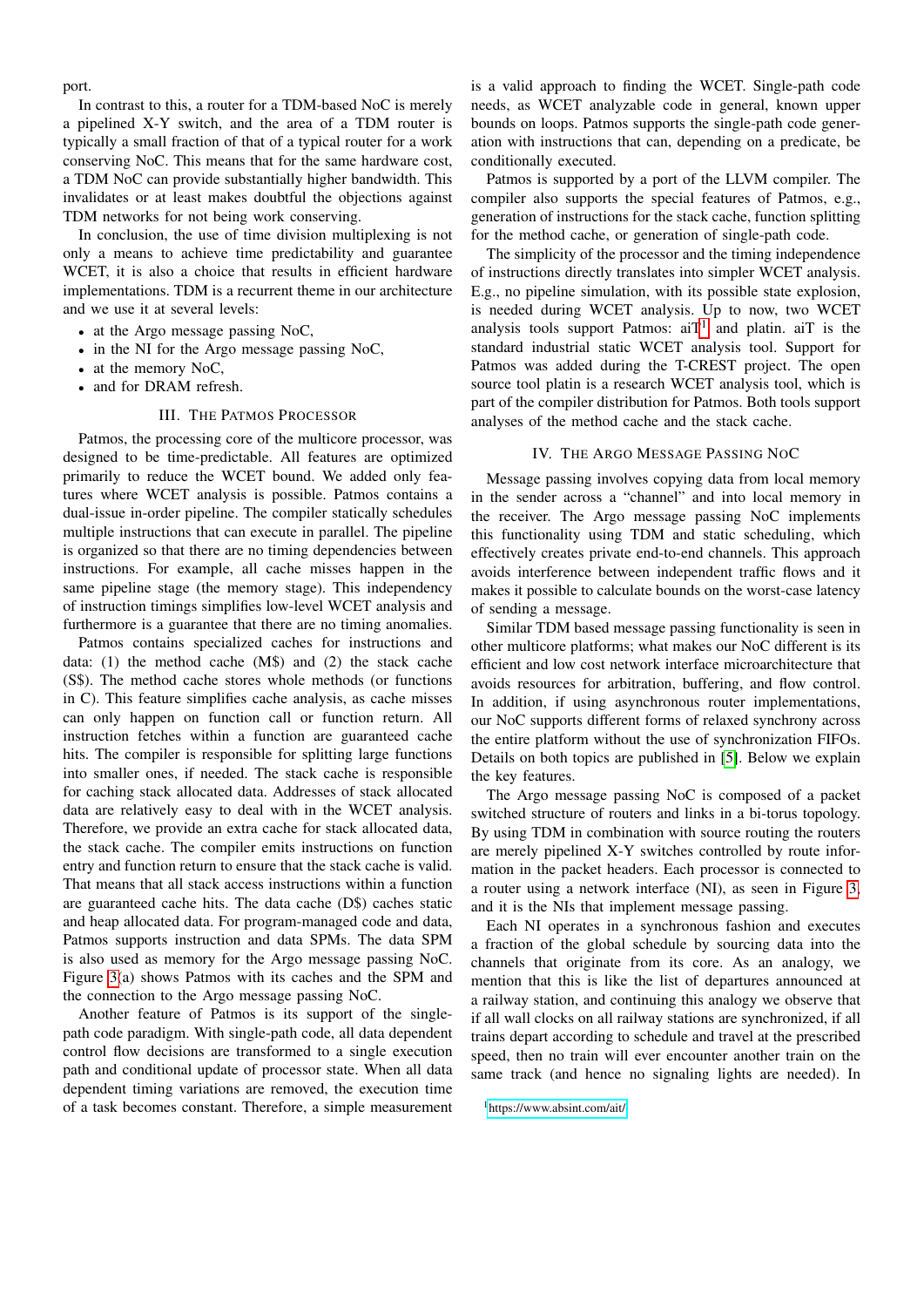

<span id="page-3-0"></span>Fig. 3. Details of a Patmos processor node and the network interface of the Argo message passing NoC

hardware, this corresponds to arbitration and buffering not being needed.

In a platform with *N* cores there are typically *N*−1 outgoing channels allowing the core to send data to all the other cores. Each of these is driven by a corresponding DMA controller. If multiple tasks share a processor, some outgoing channels from that processor may have to be shared as well. Alternatively, the NI must be set up to provide multiple channels between pairs of processors, such that tasks can communicate using non-shared channels. The architecture supports this as well.

In a simple and straightforward implementation of the NoC, packets consist of three 32-bit words sent in sequence and a slot in the TDM schedule is also 3 clock cycles. With 64 cores a typical TDM schedule is 50–100 slots, corresponding to 150–300 clock cycles. This means that long messages are sent as a sequence of small packets and that messages originating from one core are sent in an interleaved fashion. It also means that the time to transmit a long message is determined by the throughput of the channel rather than by the latency experienced by a single packet. In some applications, it will be relevant to assign multiple slots in a TDM period to a certain channel. The network uses shortest path routing and

packets belonging to a message are guaranteed to arrive in order.

Our NI microarchitecture, shown in Figure [3\(](#page-3-0)b), integrates DMA controllers and TDM scheduling in a novel way and data is transferred end-to-end from the source SPM and into the destination SPM, controlled by the TDM schedule. Because of that, our design enjoys the properties of TDM: it avoids all buffering and flow control and it is 2–4 times smaller than existing designs with similar functionality [\[5\]](#page-6-5).

The TDM counter corresponds to the wall clock in the railway analogy and it repeatedly indexes through the slots in the TDM schedule. For every allocated slot in the schedule the NI may send a packet. If a packet is to be sent the indexed schedule table entry provides the route for the packet and a pointer to the DMA controller that will source the payload data and the target address of the packet. This is illustrated in Figure [3\(](#page-3-0)b) where the entry in the schedule table points to an entry in the DMA table. As only one DMA controller can be active at any given time, the read pointer into the source SPM, the write pointer into destination SPM, and the word count are stored as a record in the DMA table. As illustrated, the read pointer is used to read from the local SPM and the outgoing packet is assembled from the route, the write pointer, and the payload data that is read from the SPM at exactly the time it is transmitted. When a packet arrives at a NI the payload data is written directly into the target SPM at the address carried in the packet header. Note that this does not involve a DMA controller or any other form of control.

The mechanism described above naturally lends itself to a globally synchronous implementation. As outlined in [\[5\]](#page-6-5) implementations with more relaxed timing organizations are possible at no or very little extra hardware. In the most extreme case the NIs can operate with an unknown upwards bounded (clock) skew of 1–2 cycles and the processors can operate with completely independent clocks.

# V. SHARED MEMORY NOC AND DRAM MEMORY INTERFACE

For realistically sized applications and larger data structures external memory is used. Access to this shared memory needs to be time-predictable as well to bound access times for loads, stores, and cache fills or spills.

For the shared, external memory we use a dedicated memory NoC. As access to this memory is a many-to-one relationship between processor cores and the memory, we organize this NoC as a tree with channels towards the memory controller and a return path for read data. Figure [4](#page-4-0) shows the organization of the memory NoC. Each processor core is connected to a network interface (NI). The NIs are connected by a tree of merge circuits downstream towards the memory interface (MI) and back upstream for the return data. The MI is connected to the on-chip memory controller, which itself is connected to the external memory. The interface between the processor and the NI is the same interface between the MI and the memory controller.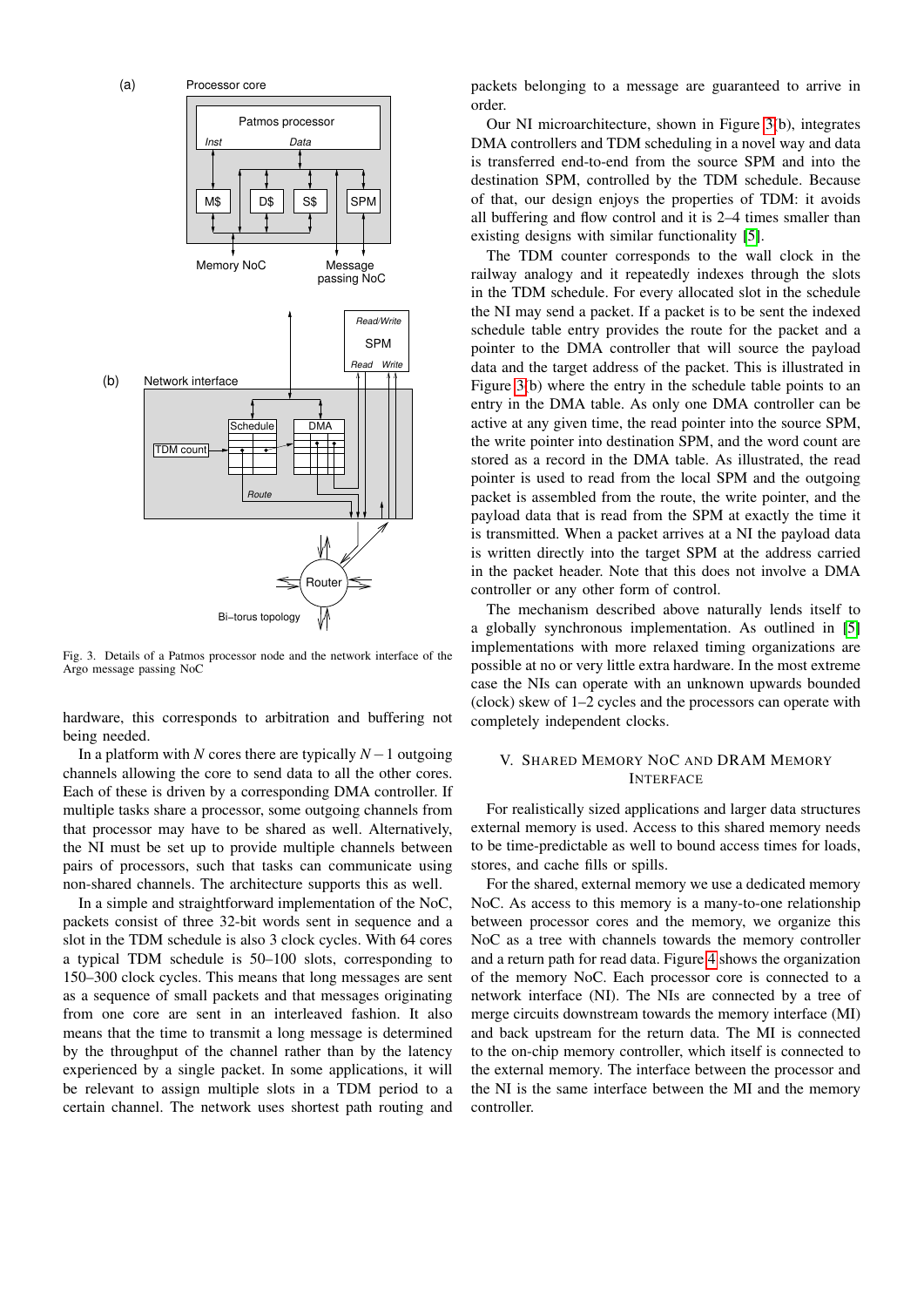

<span id="page-4-0"></span>Fig. 4. The distributed TDM based memory NoC

We organize the TDM based arbitration in a distributed manner. Each core's local NI executes the common TDM schedule. When the time slot for the core arrives, and a memory transaction is pending, the NI acknowledges the transaction to the processor core and the transaction freely flows down the network tree. No flow control, arbitration, or buffering (except pipeline registers to improve clock frequency) is performed along the downstream path. The memory request arrives at the MI and is forwarded to the memory controller.

On a read transaction, the result is sent from the memory back upstream to the processor cores. The NI knows exactly when the read data for its read request shall be returned. The NI uses time to filter out read data targeting other cores.

The worst-case timing of memory accesses (M\$ filling and access to shared data) is dependent on the number of cores (number of TDM slots). Section [VII](#page-5-0) shows how to compute the worst-case memory timing, which itself is included in the WCET analysis.

To enable TDM based scheduling of memory accesses the worst-case memory access time needs to be known. Standard DRAM controllers optimize for average case performance by reordering requests and keeping pages open. However, for accesses to the memory the worst case is when accesses go to different rows. We optimize for the WCET and use a closed page policy, as this results in the shortest worst case latency [\[1\]](#page-6-11).

DRAM memory needs regular refresh, during which the memory cannot be accessed. In the case of general purpose computing this refresh is just a small reduction of performance. However, for real-time systems where the WCET is of primary importance we also need to consider the clock cycles where the memory is not available due to refresh.

When the external memory is a DRAM device that needs refresh, a refresh circuit is added to the memory NoC at the same level as a processor core. Therefore, refresh consumes one TDM slot, but has no further influence on the memory access timing.

Refresh can be considered in real-time systems in two ways: (1) model the refresh as a periodic task and (2) include the possible refresh in the memory access time. For a single core processor, where multiple periodic tasks already need to be considered in the schedulability analysis, the additional task is easy to consider. Typical values for this task are a period of 7.8 *µ*s and a WCET of 60 ns.

However, with a multicore processor the memory is already shared with a TDM based arbiter. Therefore, it is simpler to add a short TDM slot for the refresh into the TDM schedule. For the WCET analysis of memory access, i.e., cache misses, the TDM schedule is already considered. We just increase the worst-case waiting time for the memory access by the additional refresh slot.

# VI. PROGRAMMING THE MULTICORE

The T-CREST platform provides the hardware infrastructure to build time-predictable applications, organized as a set of communicating tasks executing on a multicore. However, there is no common agreed approach how to structure real-time applications on multicore processors. Therefore, we aim to support several different programming paradigms to support future research.

For task scheduling we provide following support:

- The Patmos processor supports timer interrupts and therefore classic preemptive real-time operating systems can execute on T-CREST. For example, RTEMS has been ported to T-CREST.
- Due to the TDM approach in the Argo message passing NoC all cores have a common notion of time, even when connected via an asynchronous version of the NoC. Therefore, T-CREST also supports time-triggered execution of tasks, where time can be used to enforce precedence constraints.
- The NoC also supports cross-core interrupts, which enables implementation of a multicore global scheduler. Therefore, any multicore real-time scheduling algorithm can be explored on T-CREST.

For communication between tasks we provide following support:

- Mainstream communication between threads (or tasks) is via data structures allocated in shared memory and protected by locks. Although, this communication does not scale very well on multicore processors, T-CREST supports this form of communication.
- An alternative form of communication between threads/tasks is message passing. It can be implemented via shared memory, which T-CREST supports with timepredictable access to the shared main memory. However,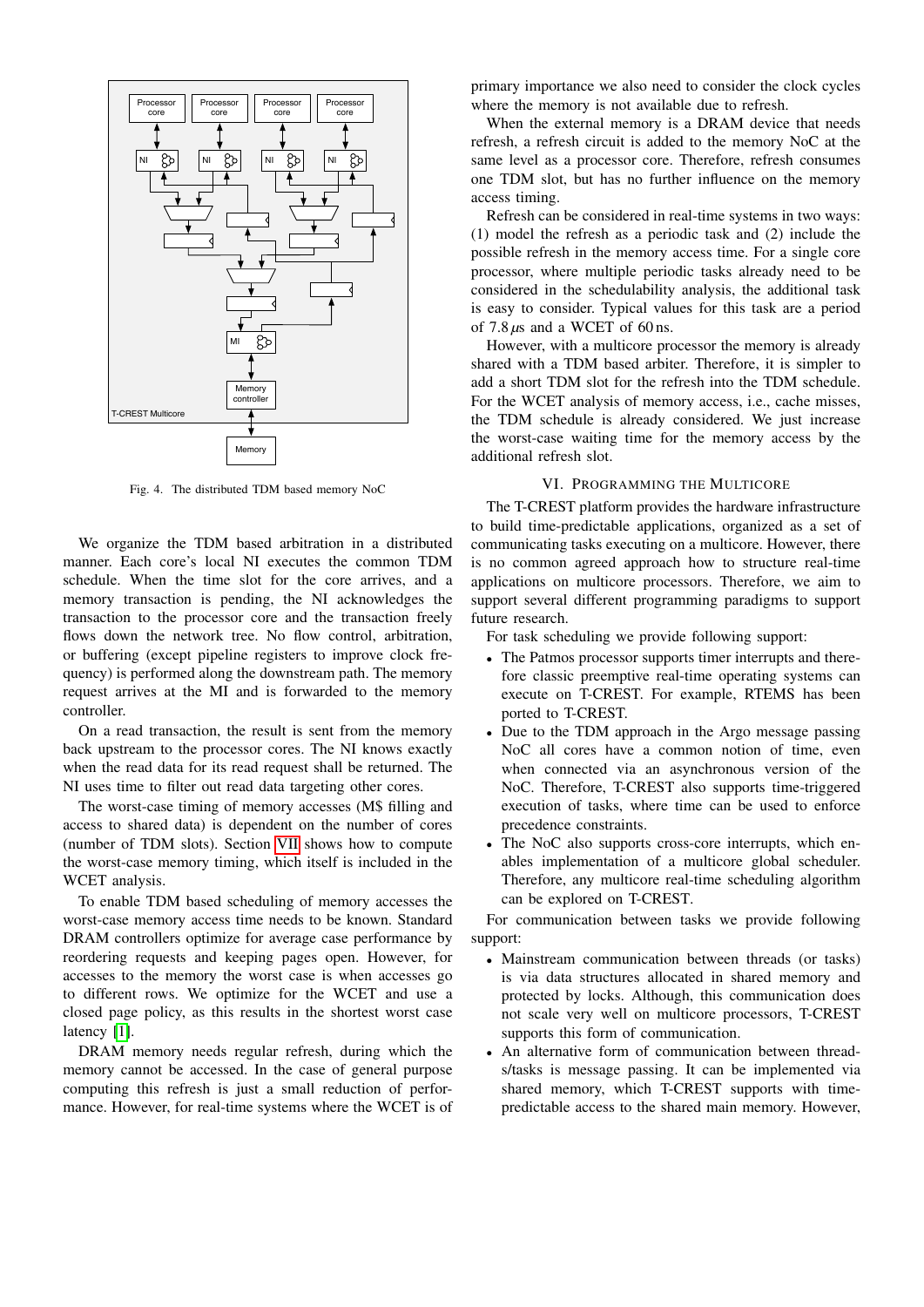| Component         | Hardware (LC) | Memory   |
|-------------------|---------------|----------|
| Shared resources: |               |          |
| Memory controller | 243           | $0.0$ KB |
| Memory NoC        | 2316          | $0.0$ KB |
| Per core:         |               |          |
| Patmos            | 4353          | $0.5$ KB |
| NoC NI            | 761           | 1.3 KB   |
| NoC router        | 686           | $0.0$ KB |
| Memory per core:  |               |          |
| <b>Boot ROM</b>   | Ω             | $0.5$ KB |
| M <sub>3</sub>    | 1558          | 8.0 KB   |
| D\$               | 641           | 4.6 KB   |
| S\$               | 959           | $4.0$ KB |
| <b>SPM</b>        |               | $4.0$ KB |
| Total (9 cores)   | 85706         | 212.2 KB |

TABLE I

<span id="page-5-3"></span>RESOURCE CONSUMPTIONS OF DIFFERENT COMPONENTS OF A 9 CORE T-CREST PLATFORM

it is more efficient (higher bandwidth, shorter latency, and less energy consumption) when the messages are passed between cores without leaving the chip. The Argo message passing NoC supports this with transfer of messages between core local SPMs.

We just started to explore different possibilities to organize applications into communicating tasks on top of T-CREST. The T-CREST platform has been evaluated with an avionics use case [\[9\]](#page-6-4). Furthermore, a DSP audio effect application has been developed for T-CREST that uses multiple cores to implement a signal processing pipeline. Future work is in progress to use T-CREST in an advanced Drone platform<sup>[2](#page-5-1)</sup> and as a Fog node for robotics and industrial automation.[3](#page-5-2)

We have no final answer what is the best solution for programming a multicore architecture. Probably the best solution depends on the type of application. We consider this as exciting future work to explore, and especially compare different execution models for a multicore architecture on the same platform.

## VII. EVALUATION AND DISCUSSION

<span id="page-5-0"></span>For the evaluation, we use a 9-core prototype implemented using the popular and inexpensive Altera DE2-115 board with a Cyclone IV EP4CE115 FPGA. The Argo message passing NoC is configured with an all-to-all schedule. We synthesized the design with Quartus Prime 16.1 Lite Edition with default settings.

Table [I](#page-5-3) shows the resource consumption of the individual components and the total numbers for a 9-core platform. The resource consumption is given in logic cells (LC) and on-chip memory consumption. One LC in the Cyclone FPGA contains a 4-bit lookup table and a flip-flop. The full design consumes 86 kLCs and 212 KB of memory. Memory consumption is stated separately as the sizes of the memories are configurable.

<span id="page-5-2"></span><sup>3</sup><http://www.fora-etn.eu/>

Calculated per processor, we see that both NoCs are relatively small; 6 % for the memory NoC and 33 % for the Argo message passing NoC. The latter is substantially smaller than other NoC implementations [\[5\]](#page-6-5).

For both networks, we can derive the worst-case time it takes to convey a single transaction across the network as

$$
T_{trans} = T_{wait} + T_{rw} + T_{NoC}
$$
 (1)

where  $T_{wait}$  is the *worst case* waiting time for an assigned TDM slot, *Trw* is the time for a read or write action at the source, and *TNoC* is the time spent to traverse the NoC. *Twait* depends on the TDM schedule. The worst case is when a request just missed its own slot by a single clock cycle, which is shown in the first parenthesis in equations [2](#page-5-4) and [3](#page-5-4) below. *Trw* and *TNoC* are constant for a given platform.

For the memory NoC a read or write involves transmitting a single packet in a single slot, whereas in the Argo message passing NoC a write action typically involves transmitting several packets in a sequence of slots.

For the two networks, we get the following transaction latencies:

<span id="page-5-4"></span>
$$
T_{mem} = ((N \cdot s - 1 + r) + s + L_{NoC}) \cdot t_{clk} \tag{2}
$$

$$
T_{msg} = ((N \cdot s - 1) + (3)
$$

$$
((\left\lceil \frac{S_{msg}}{S_{chan}} \right\rceil - 1) \cdot N \cdot s + s) + L_{Noc}) \cdot t_{clk}
$$

where *N* is the number of TDM slots in the schedule, *s* the length of a slot expressed in clock cycles, *LNoC* is the number of clock cycles it takes to traverse the NoC and *tclk* the clock period. For the memory NoC *r* is the length of the additional refresh slot. For the Argo message passing NoC *Smsg* is the size of the message (in bytes) and *Schan* is the number of bytes sent across the channel in one TDM period.

For the memory NoC in our 9-core platform we have:  $N = 9$ ,  $s = 10$ ,  $r = 4$  and  $L_{NoC} = 3$ , resulting in a worst-case time for a 4-word burst of 106 clock cycles.

For the Argo message passing NoC in our 9-core platform a schedule that supports communication among all processors is  $N = 10$  slots long. With  $s = 3$  clock cycles the TDM period is 30 clock cycles. During this time interval each of the  $9 \cdot$  $(9-1) = 72$  channels can transmit  $S_{chan} = 8$  bytes, and for long block transfers the NoC can sustain this bandwidth. If all channels are fully utilized each individual processor must produce *and* consume 64 bytes in 30 clock cycles or 2.13 bytes per clock period. This is clearly much more than the available computation power of a core.

The worst case end-to-end latency for sending a message is the WCET of the software function implementing the send primitive (setting up the DMA transfer) plus the time it takes to transfer the message across the Argo message passing NoC as discussed in the previous paragraph. The former can be computed by using a WCET analysis tool such as AbsInt's aiT and the latter is computed using equation [3.](#page-5-4)

For the 9-core platform using the all-to-all schedule Table [II](#page-6-12) shows the latency for sending messages of different sizes.

<span id="page-5-1"></span><sup>2</sup><http://predict.compute.dtu.dk/>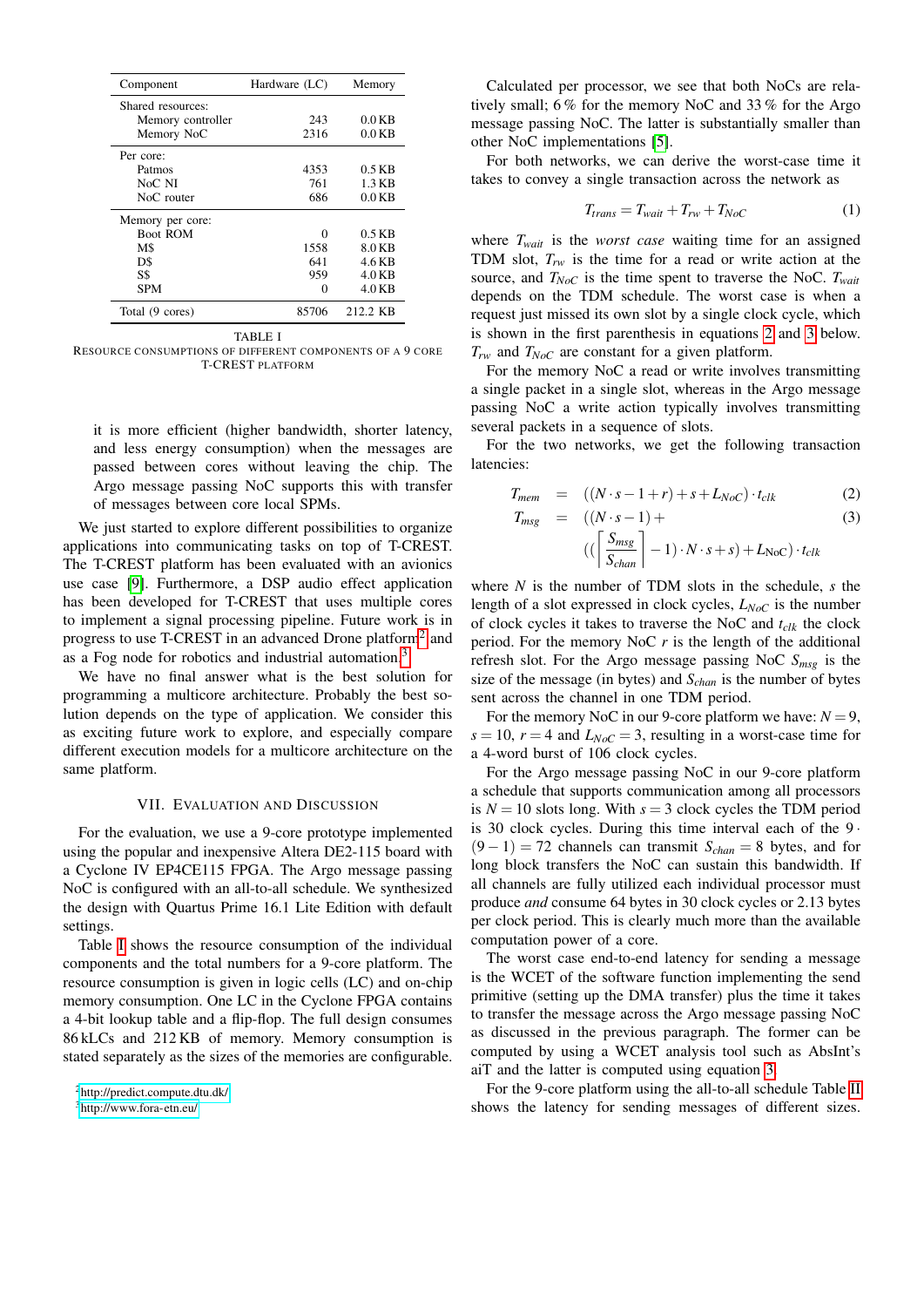| Message size (bytes) |      | - 128 - |      |
|----------------------|------|---------|------|
| Latency (cycles)     | 131. | 491     | 1931 |

| <b>TABLE II</b>                          |  |  |  |  |  |  |  |
|------------------------------------------|--|--|--|--|--|--|--|
| LATENCIES OF MESSAGES OF DIFFERENT SIZES |  |  |  |  |  |  |  |

<span id="page-6-12"></span>If all processors constantly sends 512-byte messages to all other processors each processor will have to consume and produce  $8 \cdot (512/1931) = 2.12$  bytes per clock cycle, which is very close to the 2.13 computed above for the Argo message passing NoC alone and much more than the available computation power of a core.

All the above results relate to a 9-core platform. When the number of processors is increased, the bandwidth per processor obviously degrades. For the memory NoC this degradation is linear in the number of processors. For the Argo message passing NoC we note that for platforms with  $8 \times 8 = 64$ ,  $10 \times 10 = 100$  and  $15 \times 15 = 225$  cores we have computed all-to-all schedules with periods of 85, 157 and 471 slots respectively. With these schedules the bandwidth is 1.98, 1.75 and 0.95 bytes per processor per cycle—even in the latter case still more than the available computation power of a core. This is a strong hint on the scalability and viability of a TDM based NoC. Furthermore, application specific schedules generated for more sparse core communication graphs can result in far better numbers.

Finally, we mention that the performance and scalability of the T-CREST platform is studied in [\[9\]](#page-6-4) where it is shown that the the T-CREST platform scales better when using multiple cores than the LEON 4 multicore processor.

The time-critical multicore and the tools (compiler and platin WCET analyzer) are available in open source hosted at GitHub: [https://github.com/t-crest.](https://github.com/t-crest) The build process on a Linux computer is briefly described in the README and in more detail in the Patmos handbook, available from: [https:](https://github.com/t-crest/patmos) [//github.com/t-crest/patmos](https://github.com/t-crest/patmos)

#### VIII. CONCLUSION

Time-critical systems need to guarantee to deliver results in time, therefore they are also called real-time systems. A real-time application consists of real-time tasks that must be written to enable worst-case execution time analysis. However, worst-case execution time of tasks can only be ensured when these tasks are executed on a time-predictable platform.

In this paper, we presented a processor, called T-CREST, consisting of several processor cores, which are optimized for time-predictable computation. These cores simplify worstcase execution time analysis of tasks. The processing cores are connected by two communication structures: a core-tocore messages passing network-on-chip (NoC) and a core-tomemory NoC. Both NoCs use time division multiplexing as an arbitration scheme to allow time-predictable communication.

By avoiding hard to analyze processor features and using time division multiplexing for the NoCs the presented platform is reasonably small. We can prototype a 9-core system on a cheap, medium sized FPGA.

# *Acknowledgment*

We would like to thank all T-CREST team members and students who helped to build this platform and for all the joy of the discussions during the project meetings and dinners: Sahar Abbaspour, Benny Akesson, Neil Audsley, Raffaele Capasso, Florian Brandner, David VH Chong, Philipp Degasperi, Jamie Garside, Kees Goossens, Sven Goossens, Scott Hansen, Reinhold Heckmann, Stefan Hepp, Benedikt Huber, Alexander Jordan, Evangelia Kasapaki, Jens Knoop, Edgar Lakis, Yonghui Li, Daniel Prokesch, Wolfgang Puffitsch, Peter Puschner, André Rocha, Cláudio Silva, Torur Biskopsto Strom, Rasmus Bo Sørensen, Alessandro Tocchi, and Jack Whitham.

## **REFERENCES**

- <span id="page-6-11"></span>[1] Benny Akesson, Kees Goossens, and Markus Ringhofer. Predator: a predictable sdram memory controller. In *CODES+ISSS '07: Proceedings of the 5th IEEE/ACM international conference on Hardware/software codesign and system synthesis*, pages 251–256, New York, NY, USA, 2007. ACM.
- <span id="page-6-6"></span>[2] Benoît Dupont de Dinechin, Duco van Amstel, Marc Poulhiès, and Guillaume Lager. Time-critical computing on a single-chip massively parallel processor. In *Proc. Design, Automation and Test in Europe (DATE)*, pages 97:1–97:6, 2014.
- <span id="page-6-2"></span>[3] Stephen A. Edwards and Edward A. Lee. The case for the precision timed (PRET) machine. In *Proc. 44th Design Automation Conference (DAC 2007)*, pages 264–265, New York, NY, USA, 2007. ACM.
- <span id="page-6-8"></span>[4] Andreas Hansson, Kees Goossens, Marco Bekooij, and Jos Huisken. CoMPSoC: A template for composable and predictable multi-processor system on chips. *ACM Trans. Des. Autom. Electron. Syst.*, 14(1):2:1– 2:24, January 2009.
- <span id="page-6-5"></span>[5] Evangelia Kasapaki, Martin Schoeberl, Rasmus Bo Sørensen, Christian T. Müller, Kees Goossens, and Jens Sparsø. Argo: A real-time network-on-chip architecture with an efficient GALS implementation. *IEEE Transactions on Very Large Scale Integration (VLSI) Systems*, 24(2):479–492, 2016.
- <span id="page-6-10"></span>[6] Hermann Kopetz and Günther Bauer. The time-triggered architecture. *Proceedings of the IEEE*, 91(1):112–126, 2003.
- <span id="page-6-9"></span>[7] Jörg Mische, Martin Frieb, Alexander Stegmeier, and Theo Ungerer. Reduced complexity many-core: Timing predictability due to messagepassing. In Jens Knoop, Wolfgang Karl, Martin Schulz, Koji Inoue, and Thilo Pionteck, editors, *Architecture of Computing Systems - ARCS 2017: 30th International Conference, Vienna, Austria, April 3–6, 2017, Proceedings*, pages 139–151, Cham, 2017. Springer International Publishing.
- <span id="page-6-3"></span>[8] Martin Schoeberl. Time-predictable computer architecture. *EURASIP Journal on Embedded Systems*, vol. 2009, Article ID 758480:17 pages, 2009.
- <span id="page-6-4"></span>[9] Martin Schoeberl, Sahar Abbaspour, Benny Akesson, Neil Audsley, Raffaele Capasso, Jamie Garside, Kees Goossens, Sven Goossens, Scott Hansen, Reinhold Heckmann, Stefan Hepp, Benedikt Huber, Alexander Jordan, Evangelia Kasapaki, Jens Knoop, Yonghui Li, Daniel Prokesch, Wolfgang Puffitsch, Peter Puschner, André Rocha, Cláudio Silva, Jens Sparsø, and Alessandro Tocchi. T-CREST: Time-predictable multi-core architecture for embedded systems. *Journal of Systems Architecture*, 61(9):449–471, 2015.
- <span id="page-6-0"></span>[10] John A. Stankovic. Misconceptions about real-time computing: A serious problem for next-generation systems. *Computer*, 21(10):10–19, 1988.
- <span id="page-6-7"></span>[11] Sebastian Tobuschat, Philip Axer, Rolf Ernst, and Jonas Diemer. IDAMC: A NoC for Mixed Criticality Systems. In *Proc. IEEE International Conference on Embedded and Real-time Computing Systems and Applications (RTCSA)*, pages 149–156, 2013.
- <span id="page-6-1"></span>[12] Reinhard Wilhelm, Jakob Engblom, Andreas Ermedahl, Niklas Holsti, Stephan Thesing, David Whalley, Guillem Bernat, Christian Ferdinand, Reinhold Heckmann, Tulika Mitra, Frank Mueller, Isabelle Puaut, Peter Puschner, Jan Staschulat, and Per Stenström. The worst-case execution time problem – overview of methods and survey of tools. *Trans. on Embedded Computing Sys.*, 7(3):1–53, 2008.